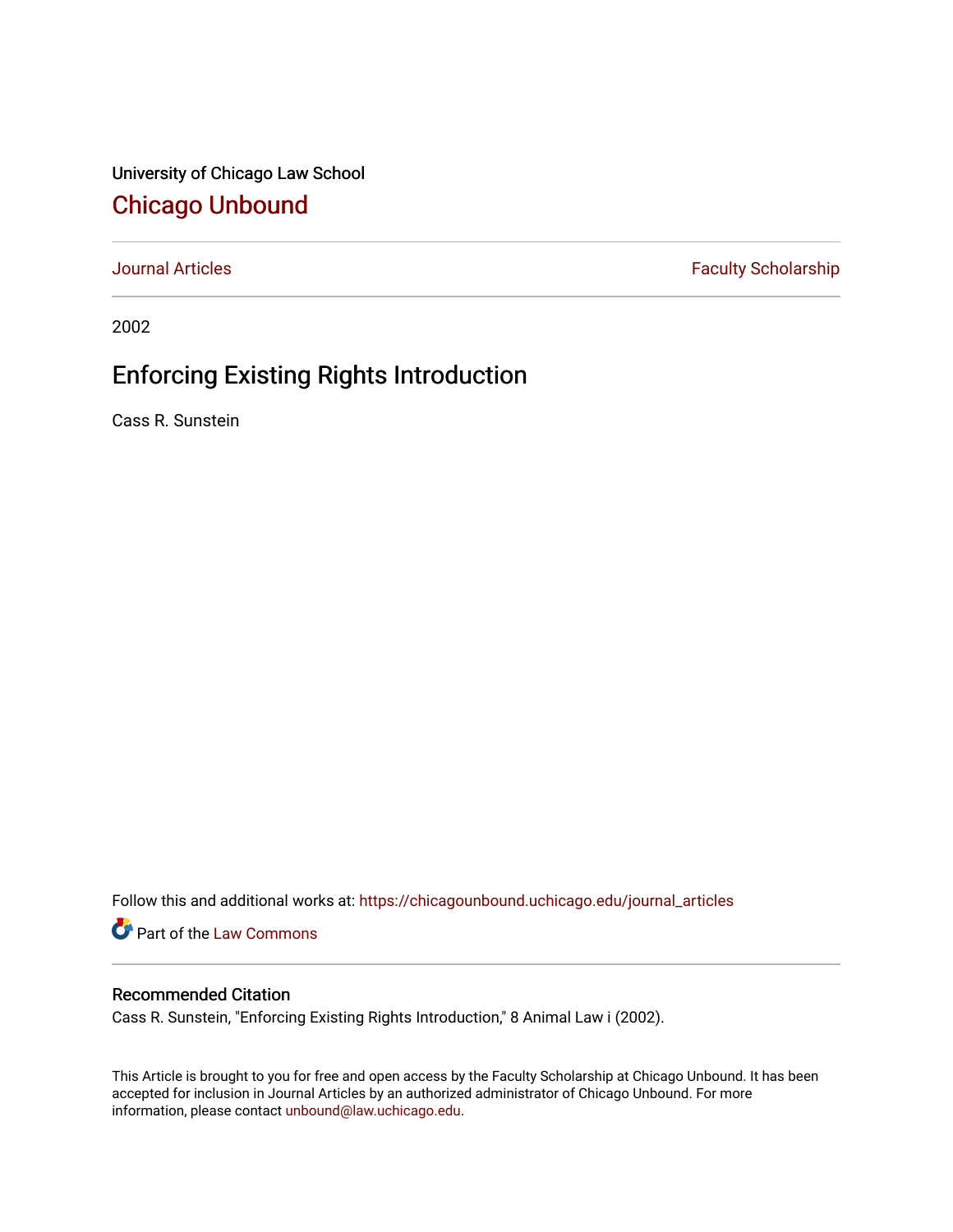## **INTRODUCTION**

### ENFORCING EXISTING RIGHTS

#### By Cass R. Sunstein\*

For those interested in expanding rights of any kind, there are two historically honored strategies. One is to enlarge the category of rights beyond what the legal system now recognizes. You might think of Thurgood Marshall, the great civil rights lawyer who argued *Brown v. Board of Education,1* as having that strategy. He really wanted to enlarge the category of rights enjoyed **by** African-Americans. Another strategy is just to try to ensure that the rights that are now on the books actually exist in the world. Martin Luther King Jr., much of the time, had that strategy-not the enlarging-rights, but enforcing-rights strategy-insisting, as King did, "we just want you (meaning white America) to be faithful to the rights you recognize on paper." With respect to animals, there is a great deal of work to be done in the Thurgood Marshall direction-to expand the category of rights by ensuring that animals are used less cruelly, or less frequently, or maybe much less, as food, in entertainment, or in scientific experiments. But what I am going to try to explore here is the Martin Luther King strategy—that is, to see what might be done to try to ensure that such rights, as are now recognized on paper, are actually enjoyed by animals in the world. I will try to make a few suggestions for how we might go about doing that.

<sup>\*</sup> Mr. Sunstein is the Karl **N.** Llewellyn Distinguished Service Professor of Jurisprudence at the University of Chicago Law School, and also a member of the Department of Political Science. He graduated from both Harvard College and Harvard **Law** School, after which he clerked for Justice Benjamin Kaplan of the Supreme Judicial Court of Massachusetts and then for Justice Thurgood Marshall of the United States Supreme Court. This essay is a mild revision of oral remarks made in October of 2001 at the Ninth Annual Animal Law Conference at Northwestern School of Law of Levis & Clark College. Readers are asked to make allowances for the informality of the presentation.

*<sup>1</sup> Brown v. Bd. of Educ. of Topeka,* 347 **U.S.** 483 (1954).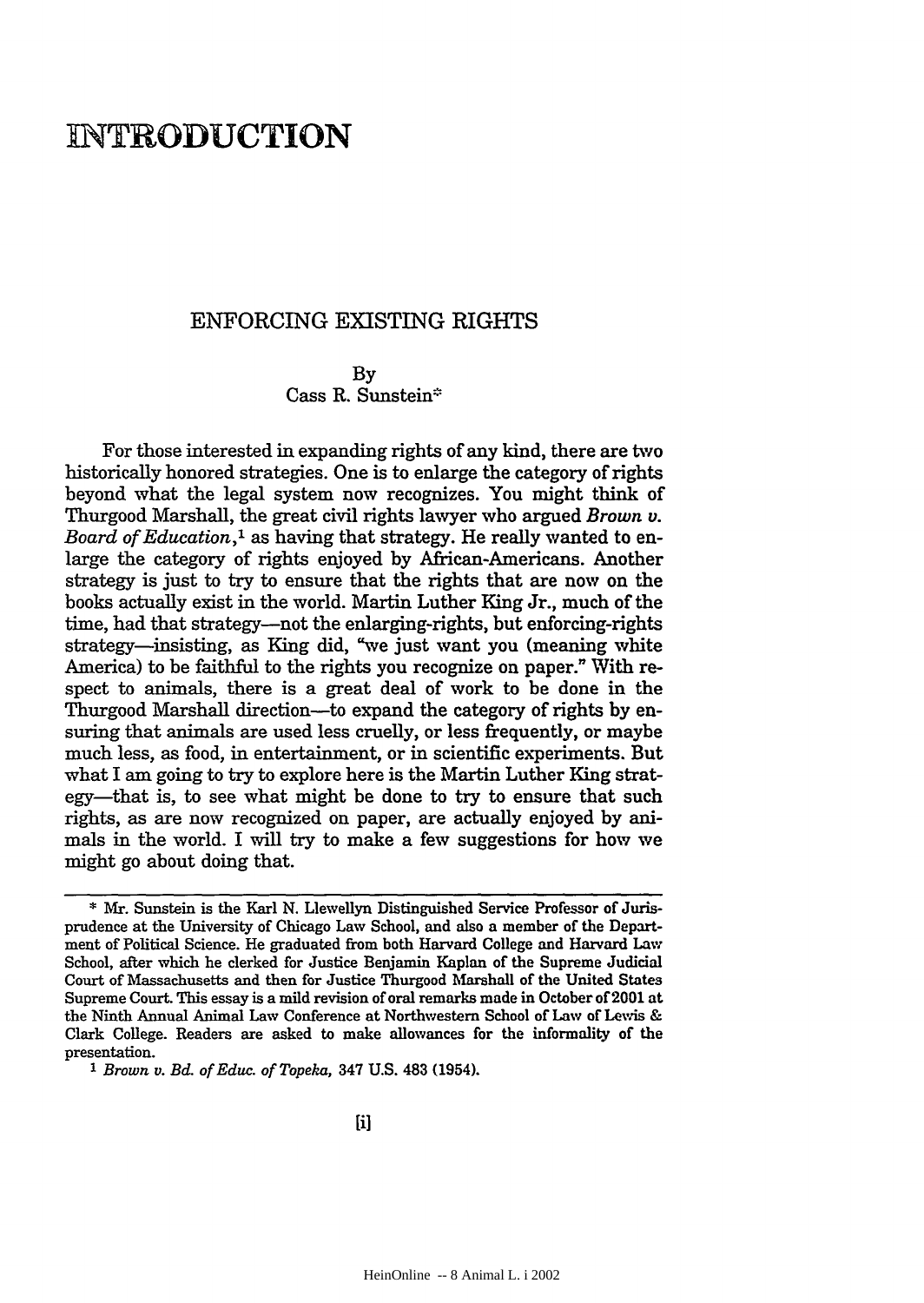My first observation is that the panoply of rights that animals now have at both the state and federal levels is much more expansive than outside observers acknowledge-both observers who are skeptical of the idea of animal rights and observers who are enthusiastic about the idea of animal rights. That is to say, that at the state and federal levels there is a lot of raw material that has not been used very much. If one investigates the laws of almost every state, one finds that that states protect animals-domestic animals certainly-and to a significant degree non-domestic or wild animals too. They protect them against human cruelty, which is defined broadly most of the time to include not only cruel acts such as torture and infliction of pain, but also omission. Thus, people are under an obligation most of the time, in most states, to ensure that their animals are well-fed, that they are wellnourished, that they receive veterinary care, and much more. Hence domestic animals to a large degree have protection of safety and security, which includes protections against welfare deprivation of the kind that human beings actually lack at the state level, as most Americans do not have this degree of protection.

At the federal level, there is also a great deal of legislation protecting animals against suffering and neglect. A statute that is dear to my heart, although I do not believe it means a great deal in the world, protects horses from cruel treatment and particularly protects injured horses from human exploitation. 2 The Horse Protection Act is a statute that, my guess is, was pressed by a few members of the House or the Senate who were really interested in this, and no one stood against it—though it has not meant very much in the real world. The federal Animal Welfare Act creates something like an incipient federal Bill of Rights for animals, providing protection against suffering and abuse and also creating affirmative obligations of humane handling, care, treatment, and transportation of animals-not only by exhibitors, but also by research facilities and dealers.3 The upshot is that federal and state law recognize a great deal in the way of rights for animals, not only against torture and abuse, but also against neglect.

There is an unfortunate qualification here. All of us who have investigated the area, even a little bit, are aware that the federal government devotes very little in the way of resources to the protection of animals against suffering and abuse. The Animal Welfare Act is badly underfunded and, to say the least, is not a high priority in the Department of Agriculture, which is, in any case, subject to intense lobbying pressure from those who do not want greater protection given to animals. But if the Animal Welfare Act were taken seriously, we could accomplish a great deal to reduce animal suffering.

I have four simple suggestions designed to make the law on the books mean something actual and true in the real world. The suggestions are going to start modest and will get more and more ambitious.

<sup>2</sup>Horse Protection Act, 15 U.S.C. §§ 1821-1831 (2000).

**<sup>3</sup>**7 U.S.C. § 2131 *et seq.* (2000).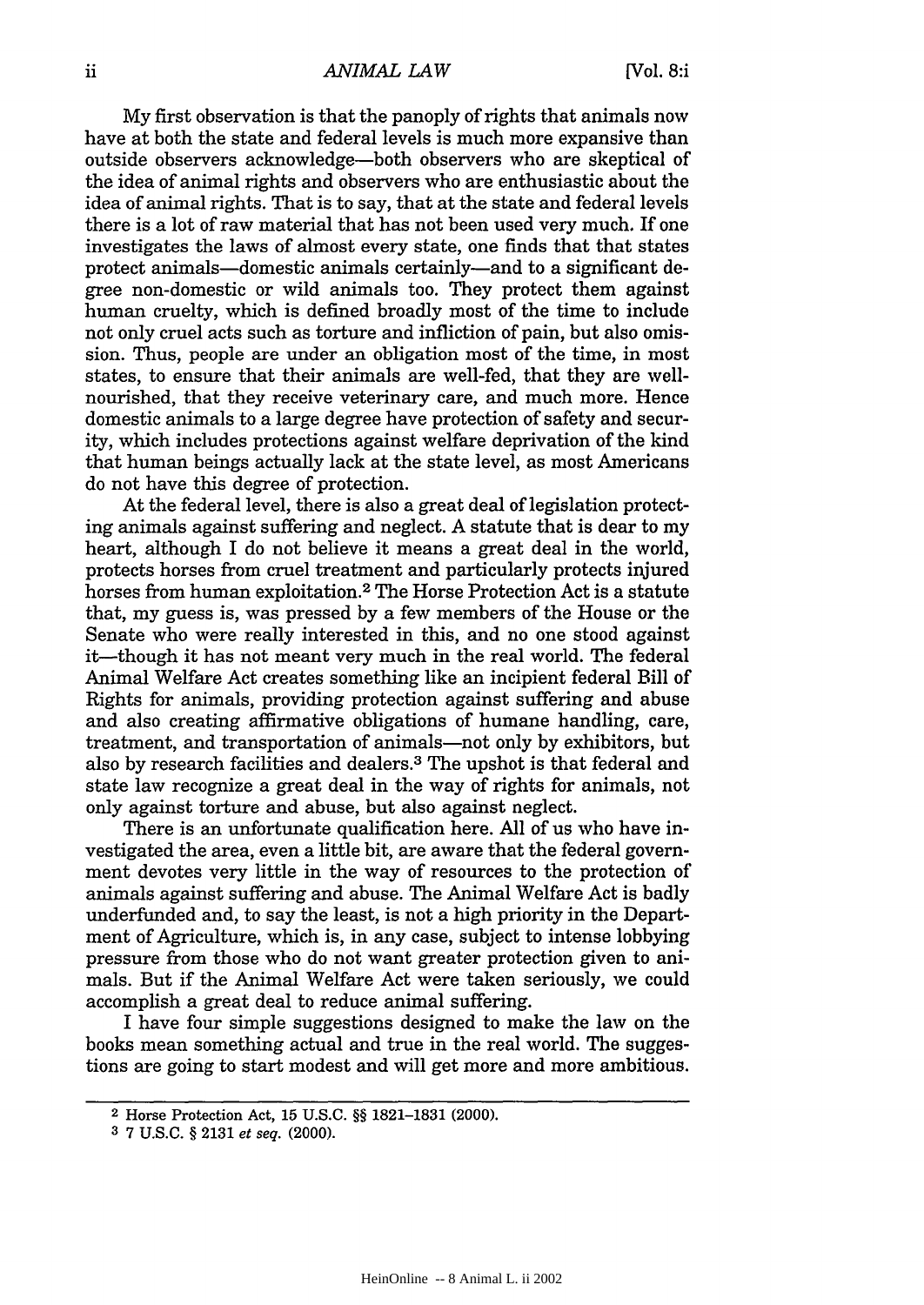**My** claim is that, for those of you who are interested in animal rights, there is really an enormous amount that actually can be done through creative lawyering. It is just starting to be done-what is missing is enough people really dedicated to ensuring enforcement of the law.

The first suggestion, and the simplest one, is that human beings should be able to bring suit in federal court, if they (that is, human beings) suffer some kind of injury as a result of a violation done to animals. I say this is the modest suggestion because there are already cases tending to recognize this right.4 The notion is that human beings who go to zoos, or own animals, or who enjoy seeing animals in one place or another, ought to be allowed to bring suit to protect animals from injury, if the injury to the animals inflicts harm on human beings. I hope it is clear that this is a very modest suggestion, as it does not recognize rights in animals as such. It recognizes rights in human beings who are injured if their animals are hurt. Only slightly more controversially, millions of people enjoy seeing animals that are not their own and are miserable upon seeing those animals suffering. These people ought to have a right to bring suit in federal court, if the law is being violated, to ensure that the law is respected. There is a pocket of cases, some involving the Animal Legal Defense Fund, that are starting to recognize this very limited right on the part of human beings to bring suit.5

My second suggestion is also modest, but slightly less so, and I really hope some work will be done to see how feasible the idea is. It used to be, about thirty years ago, that there was a federal law that prohibited certain conduct, such as securities fraud, if the individuals who were subject to securities fraud could bring an implied cause of action against the person who was violating the law, even if the Securities and Exchange Commission was just sitting on its hands. The idea was that if there was a violation of the law by some company—which, for example, lies in its prospectus or commits fraud-there could be an implied cause of action against the violator, even if the government did not have the resources or the inclination to act. One of the most regrettable developments of the last 25 years is that the Supreme Court of the United States has cut back on this notion of implied causes of action. It is not so willing to allow private persons to sue admitted violators of the law if the federal agency is sitting on its hands.

Now, here's the thought: What the Supreme Court says about these implied causes of action is not binding on state courts. I have done some preliminary investigation and in many states there is a real interest in allowing human beings (we are still talking about human beings) to bring suit against violators of the law, if the enforcement authority of the state has not done anything. And what these states

*<sup>4</sup> See e.g. Japan Whaling Ass'n v. American Cetacean Society,* **478 U.S.** 221 **(1986);** *Humane Society of the United States v. Hodel,* **840 F.2d 45 (D.C.** Cir. **1988);** *Alaska Fish & Wildlife Fedn- v. Dunkle,* **928 F.2d 933** (9th Cir. **1987).**

**<sup>5</sup>***See e.g. Animal Legal Defense Fund v. Glickman,* 154 **F.3d 426 (D.C.** Cir. **1998).**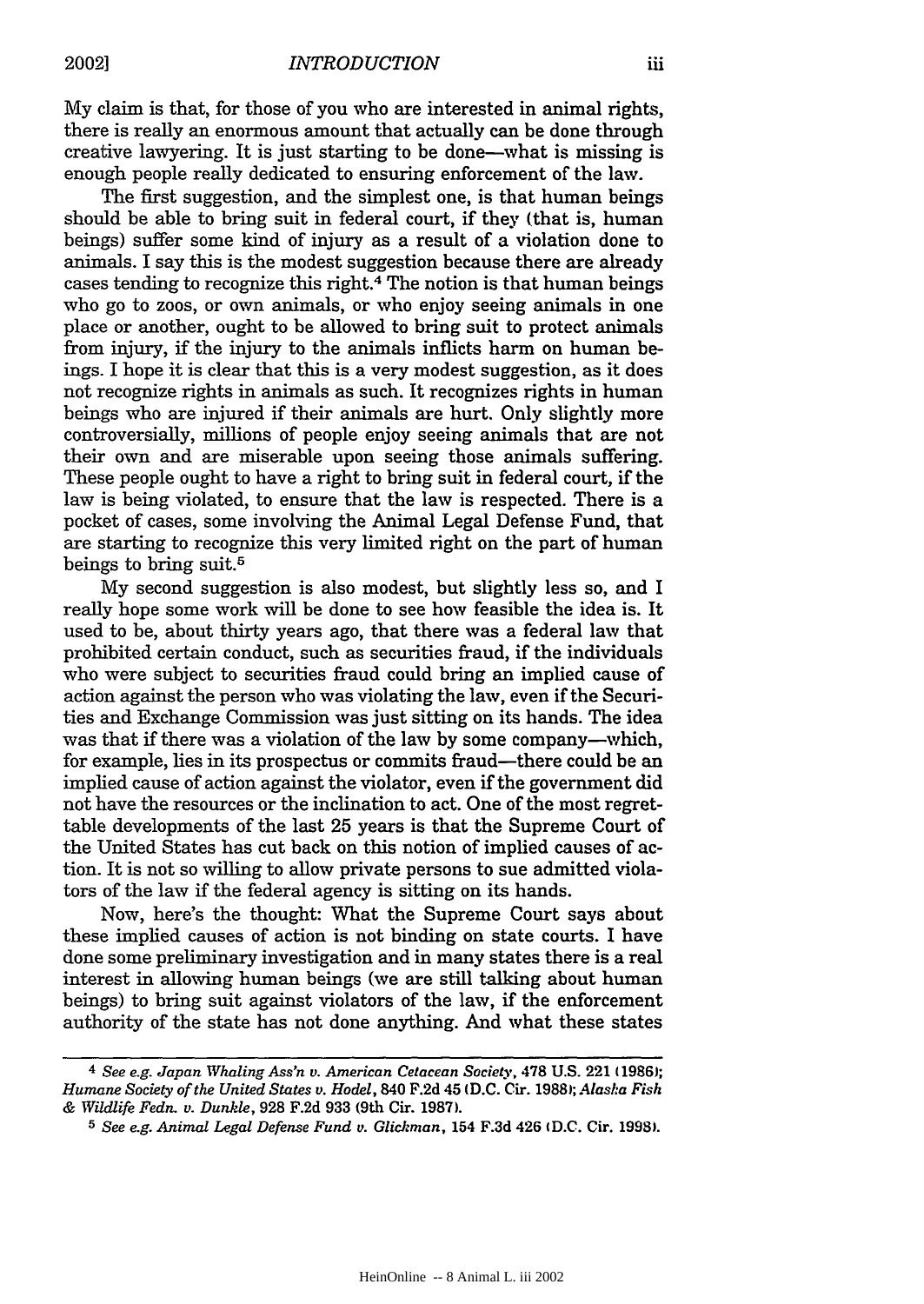tend to say is, "Look, our state has forbidden certain misconduct. It is against the law and we will allow a kind of supplement to the state prohibition, enforceable by the state agency-a supplement by individuals who are affected by the prohibition." This idea is a little more ambitious than the first. There are not any cases yet involving the anti-cruelty provisions, but there ought to be. Some state courts should be interested in expanding their implied cause of action idea to bring in these cases so that we break the prosecutor's monopoly on the animal cruelty law.

The reason we want to break the monopoly is not because the prosecutors are necessarily bad, but because they have tons and tons of things to do, and sometimes prosecuting animal crimes is just not a high priority for them. Even if it is not a high priority for them, it is an illegality. Why not allow affected private human beings to help out the prosecutor by picking up some of the slack? I bet some state courts would be receptive to this argument. What little research has been done thus far-maybe some of you will do some more-suggests that there is a real opportunity in this and it would be a great thing for animals, a good thing for human beings, and probably a heroic thing for some states to do.

The third idea is a little more ambitious and complex. It begins with the fact that state courts, unlike federal courts, often do not have a constitutional limit on who can sue; they certainly are not constrained by the limitations of Article III of the Constitution, which applies only to federal courts. The third idea continues to observe that some state courts, unlike federal courts, just allow citizens to sue as citizens against private people who violate the law, or against the government for failing to enforce the law. The latter case is called a mandamus action, and it requires the government to enforce the law. Now it might be that, in some states, new legislative action would be needed to confer a right on the part of citizens, as such, to bring actions in a court 1) to prosecute law violators; 2) to get an injunction; or 3) to obtain damages. Or it might be that legislation is needed to allow people to mandamus the prosecutor to enforce the law in cases where there has been a clear violation. On the other hand, it may well be, in some states, that new legislation is not needed, and that the citizen suits are available under these old things, called prerogative writs-of which mandamus is the most famous.

This idea is a little more ambitious because I am talking, in this third suggestion, about citizen suits, not about suits by an affected human being. My only suggestion is that on animals' behalf, there ought to be an ability to build on what some state courts have already recognized—that is, citizen's suits in certain circumstances.

Thus far, I have suggested three ideas in decreasing order of modesty. The first is that human beings should be allowed to bring suit in federal court if they have been injured as a result of violations of the law by private or public actors. The second suggestion is that there should be, and might well be, an implied cause of action in state court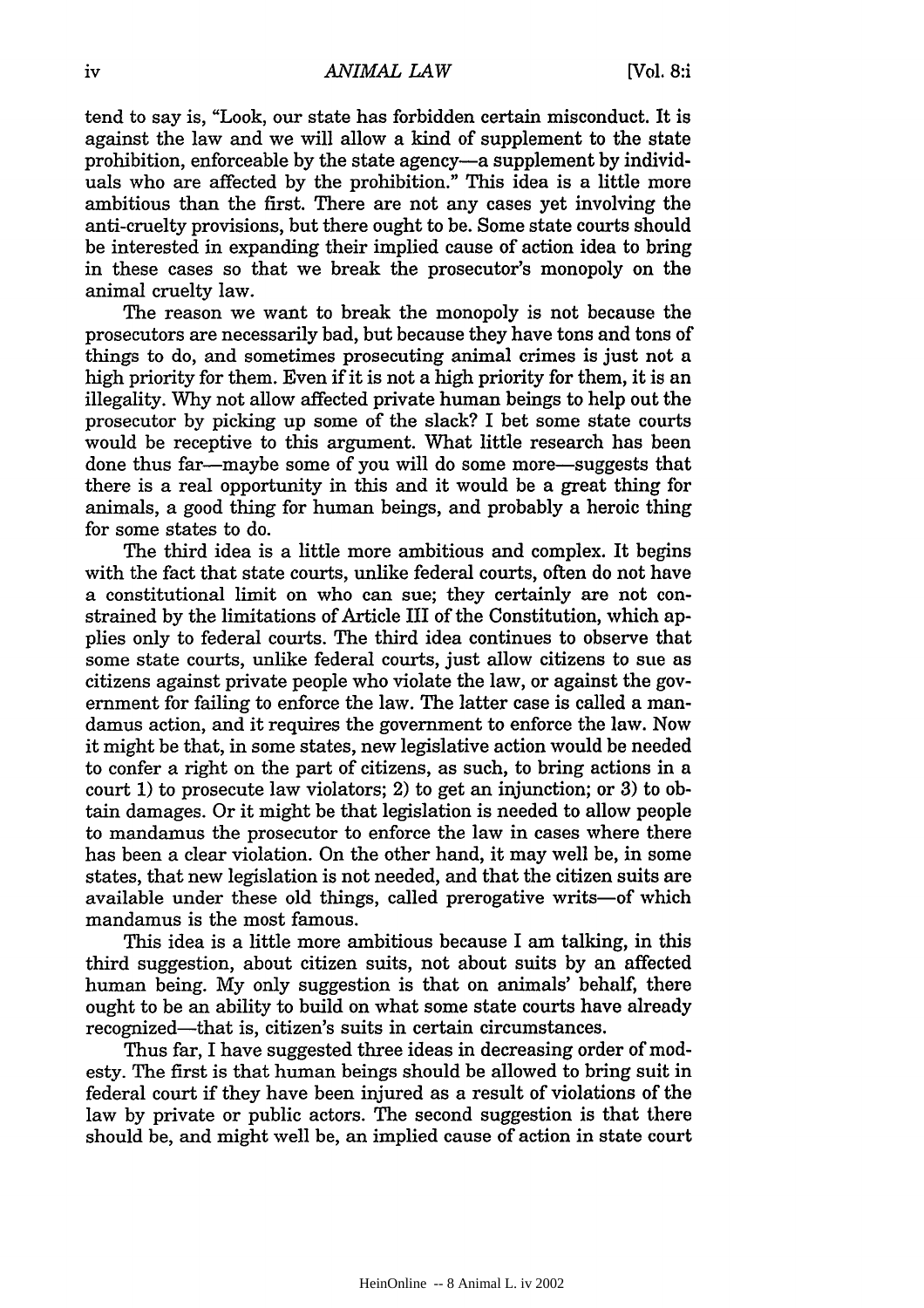for violations of the anti-cruelty law. The third suggestion is that citizen suits in state court ought to be available, and ought to be brought, either against the violators or against the government, for failing to enforce the law.

The fourth suggestion is the most ambitious. It is that some states and the federal government, in the next twenty years, should create a private right of action on the part of animals, who would be the main plaintiffs, to vindicate their rights (and they are rights, as a matter of current state and federal law) against those who have violated them. In a way, this seems like a radical idea because now we are talking about suits by animals in their own name. But it may not be as radical as it seems. Of course, it is the case that human beings would be something like trustees on the behalf of animals. In the days of slavery, lawsuits were available not only by slave holders, but also by slaves against people who had behaved illegally or cruelly toward them. It is true that the category of illegality was limited-they were slaves after all, without a lot of rights. But it was also the case that slaves had protection against certain infliction of suffering by owners and others against them. My suggestion is that we ought to recognize for animals at least what was recognized for slaves—that is, a private cause of action that animals enjoy as themselves in their own rights against violations of the law.

We are talking here about an idea that is in one sense radical because these are suits by animals, but in another sense it is very mundane because the suits that animals would bring would be to prevent conduct that is recognized under state or federal law already to be illegal. If the idea seems radical, just notice for a moment that almost every federal environmental statute creates a citizen suit to supplement the enforcement authority of the Environmental Protection Agency. This is, in a way, a more modest suggestion than that because the idea is that animals who are actually injured or at risk would bring the suit, not citizens who have no palpable stake in the outcome (held to be unlawful under Article III<sup>6</sup>). If the idea continues to seem radical, we should just notice that for centuries the Anglo-American system has had parallel criminal and civil remedies-our tort system parallels our criminal justice system. I am merely suggesting that we expand that idea of parallel tort remedies to the domain of animal welfare.

I want to make a few closing remarks about these four suggestions. One thing that those of us interested in protecting animal wellbeing might focus on is what types of objections would be made against these suggestions. My field of vision is undoubtedly limited by my own imagination, but I have difficulty seeing what objections-what reasonable objections-would be made to an effort to ensure enforcement of laws that are already on the books and that are pitifully under-enforced. Perhaps the most effective objection would be that giving the government a monopoly on the animal cruelty legislation, either at the

**<sup>6</sup>** *See Lujan v. Defenders of Wildlife,* 504 U.S. 555 (1992).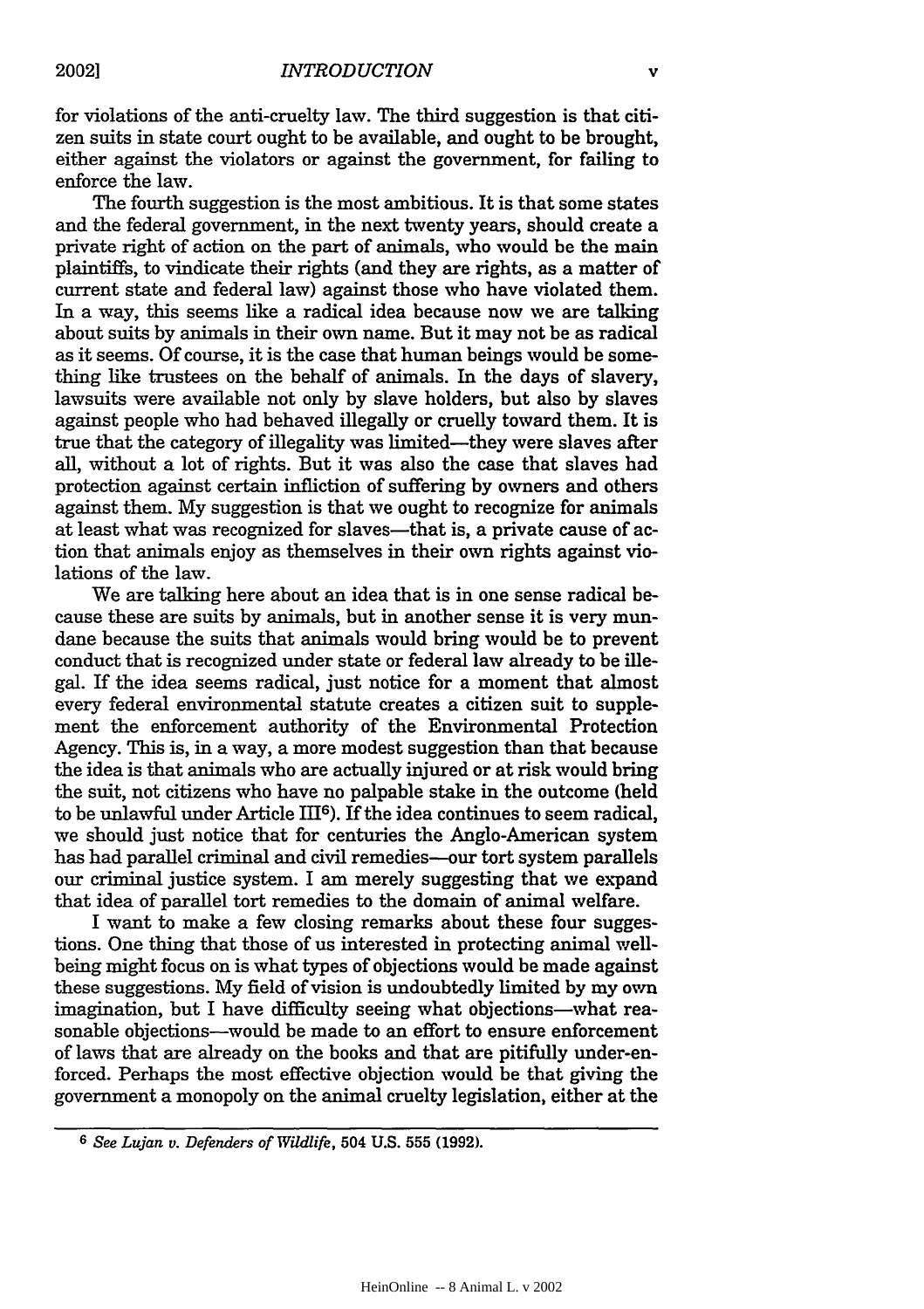federal level or at the state level, is necessary to prevent frivolous, harassing, or baseless litigation. The state of California, for example, might think that if we allow any affected person, or any affected animal, to bring suit for what are alleged to be violations, then we are going to get, in practice, a lot of frivolous or baseless actions. This is, in the abstract, an obviously plausible objection, but I have a couple of things to say about it.

One thing is that under the state laws creating citizen suits to protect the environment, there has not been a torrent of frivolous litigation. On the contrary, there have been very few lawsuits and they have not been frivolous. Maybe that is not so surprising if we consider the fact that bringing a lawsuit is expensive and not a lot of fun, even for people who are committed to the underlying cause. So given the fact that a lawsuit is expensive and usually not fun to bring, it is probably just not true that the remedies I am suggesting would give rise to a lot of baseless lawsuits. The second response to this concern is that our legal system has strategies to filter out frivolous or baseless actions. If we think those strategies do not work here, or would not work here, it would be very surprising if we did not have the creativity to think of ways to be more firm in filtering out frivolous or baseless actions under the rubrics I am describing.

I want to conclude with some brief remarks about broader issues. I have been speaking of animal welfare and animal well-being, and not much about animal rights. Is there a connection between the ideas I have offered today and ideas about animal rights, and about whether animals are property? Here we can begin by taking a little bit of Martin Luther King's strategy first—trying to ensure that the world conforms to what is said on paper. Consider some analogies, designed to suggest that objects with the status of property can also be protected through the law.

For example, it is not odd for the legal system *both* to offer protection for a pristine area where the air quality is very high *and* to say human beings are allowed to bring suit to ensure that the air quality remains very high. It is clear that art and other cultural treasures can be protected, and are protected, against human depredation, even if those things are owned and do not have the status of persons. If the government wants to protect, for example, a painting of Leonardo DaVinci against injury, even from the owner of the painting, that would be just fine. We can find many parallels where owners do not have unlimited rights over the things that they own. As a matter of tort law, every homeowner's rights are sharply limited, even over what he or she owns. The ownership limitation applies not just by allowing the prosecutor to sue to prevent or punish crimes, but also by allowing ordinary people to sue to prevent or punish torts. So, my simplest suggestion is that things that have the status of property could, in principle, also have rights. In fact, our legal system is not so far from that in respect to animals because there is a panoply of protections at both the state and federal level that creates rights for things with the status of